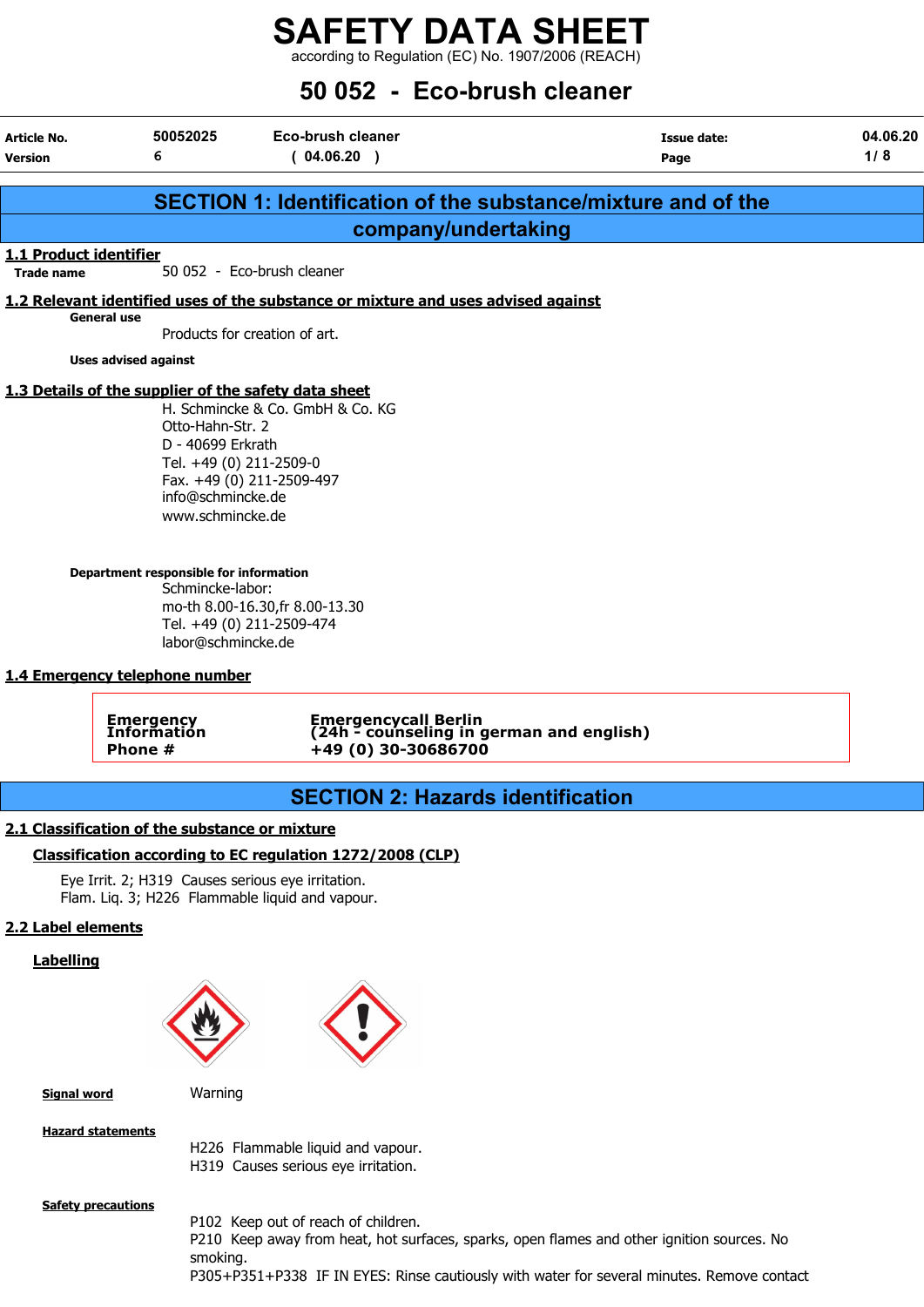according to Regulation (EC) No. 1907/2006 (REACH)

## 50 052 - Eco-brush cleaner

| Article No.    | 50052025 | Eco-brush cleaner | Issue date: | 04.06.20 |
|----------------|----------|-------------------|-------------|----------|
| <b>Version</b> |          | 04.06.20          | Page        |          |

lenses, if present and easy to do. Continue rinsing.

Text for labelling (CLP)

## 2.3 Other hazards

## SECTION 3: Composition / information on ingredients

## 3.1 Substances

Chemical characterisation Water

Alcohol non-ionic surfactants CAS-Number EINECS / ELINCS / NLP EU index number REACH registration No. Hazchem-Code CI-Number

## 3.2 Mixtures

Substance 1

ethanol: 30,0 - 49,9 % CAS: 64-17-5 REACH: 01-2119457610-43-XXXX Eye Irrit. 2; H319 / Flam. Liq. 2; H225

#### Additional information

Regulation (EC) No. 648/2004 (Detergents regulation): 5 < 15 % non-ionic surfactants

## SECTION 4: First aid measures

## 4.1 Description of first aid measures

#### General information

If you feel unwell, seek medical advice (show the label where possible).

#### In case of inhalation

Provide fresh air.

Seek medical attention if problems persist.

## In case of skin contact

Thoroughly wash skin with soap and water. Then cream your skin. Seek medical attention if irritation persists.

#### After eye contact

If product gets into the eye, keep eyelid open and rinse immediately with large quantities of water, for at least 10-15 minutes.

Seek medical attention if irritation persists.

## After swallowing

Rinse mouth with water. Let 1 glass of water be drunken in little sips (dilution effect). Seek medical treatment in case of troubles.

## 4.2 Most important symptoms and effects, both acute and delayed

No data available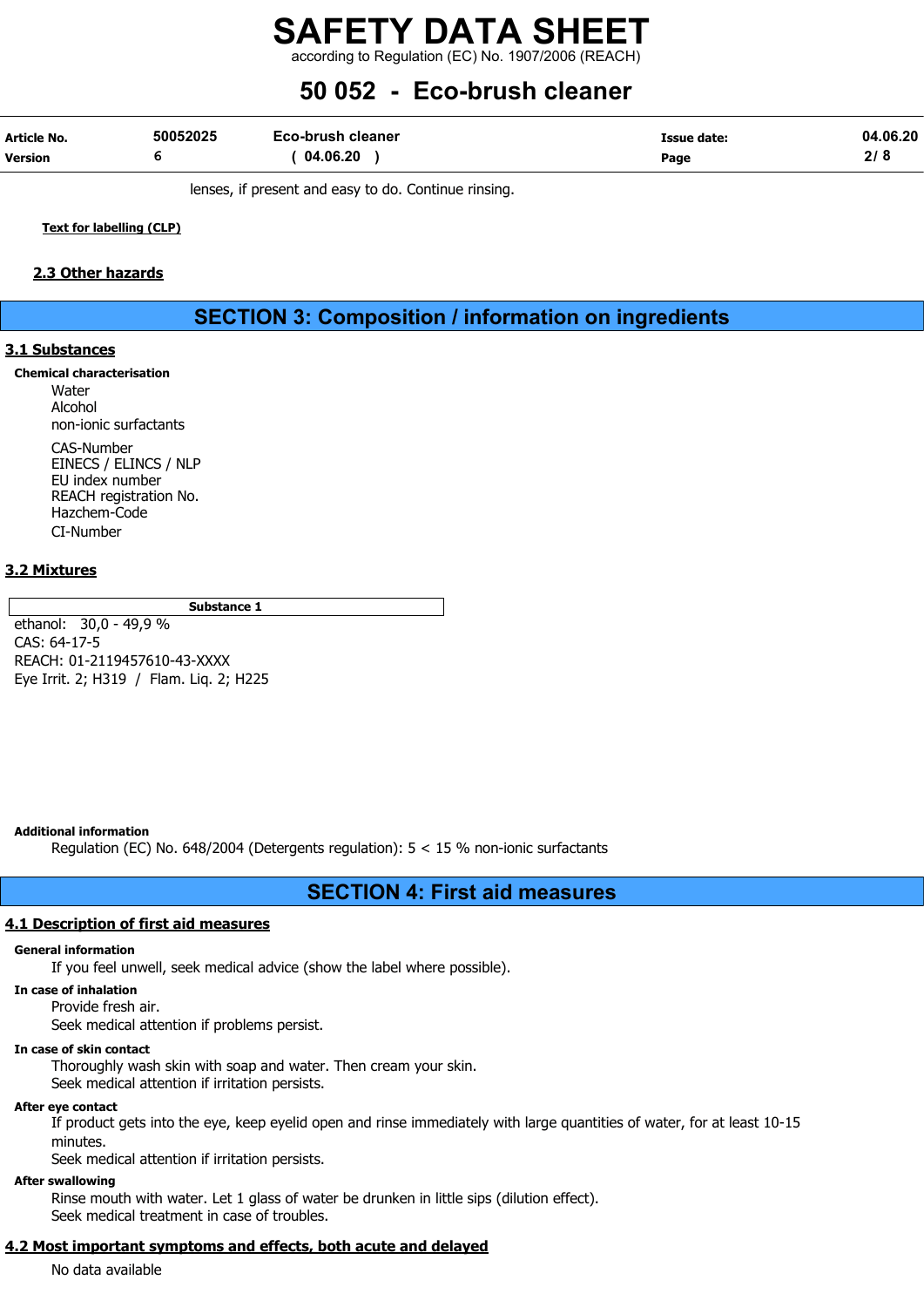according to Regulation (EC) No. 1907/2006 (REACH)

## 50 052 - Eco-brush cleaner

| <b>Article No.</b> | 50052025 | Eco-brush cleaner | Issue date: | 04.06.20 |
|--------------------|----------|-------------------|-------------|----------|
| <b>Version</b>     |          | 04.06.20          | Page        | י פ      |

## 4.3 Indication of any immediate medical attention and special treatment needed

SECTION 5: Firefighting measures

## 5.1 Extinguishing media

### Suitable extinguishing media

Co-ordinate fire-fighting measures to the fire surroundings.

Extinguishing media which must not be used for safety reasons

strong water jet

## 5.2 Special hazards arising from the substance or mixture

In case of fire may be liberated: Carbon monoxide and carbon dioxide

## 5.3 Advice for firefighters

Special protective equipment for firefighters

Use appropriate respiratory protection.

### Additional information

SECTION 6: Accidental release measures

## 6.1 Personal precautions, protective equipment and emergency procedures

Avoid contact with skin, eyes, and clothing.

## 6.2 environmental precautions

Discharge into the environment must be avoided.

## 6.3 Methods and material for containment and cleaning up

Methods for cleaning up

Collect spilled material using paper towels and dispose.

## Additional information

## 6.4 Reference to other sections

Dispose of waste according to applicable legislation.

SECTION 7: Handling and storage

## 7.1 Precautions for safe handling

#### Advices on safe handling

Handle in accordance with good industrial hygiene and safety practice.

## Precautions against fire and explosion

Keep away from sources of ignition and heat. Take precautionary measures against static discharge.

## 7.2 Conditions for safe storage, including any incompatibilities

## Requirements for storerooms and containers

Store in a well-ventilated place. Keep container tightly closed.

## Hints on joint storage

Storage class Further details

Protect from frost and exposure to sun.

## 7.3 Specific end use(s)

## SECTION 8: Exposure controls/personal protection

## 8.1 Control parameters

64-17-5 ethanol

| DEU     | I MEL        | $200,000$ $mL/m^3$        |                 |
|---------|--------------|---------------------------|-----------------|
| DEU WEL |              | 380,000 mg/m <sup>3</sup> | $2(II);$ DGF; Y |
|         | USA PEL (US) | $1.000,000$ ppm           | 8h (long term)  |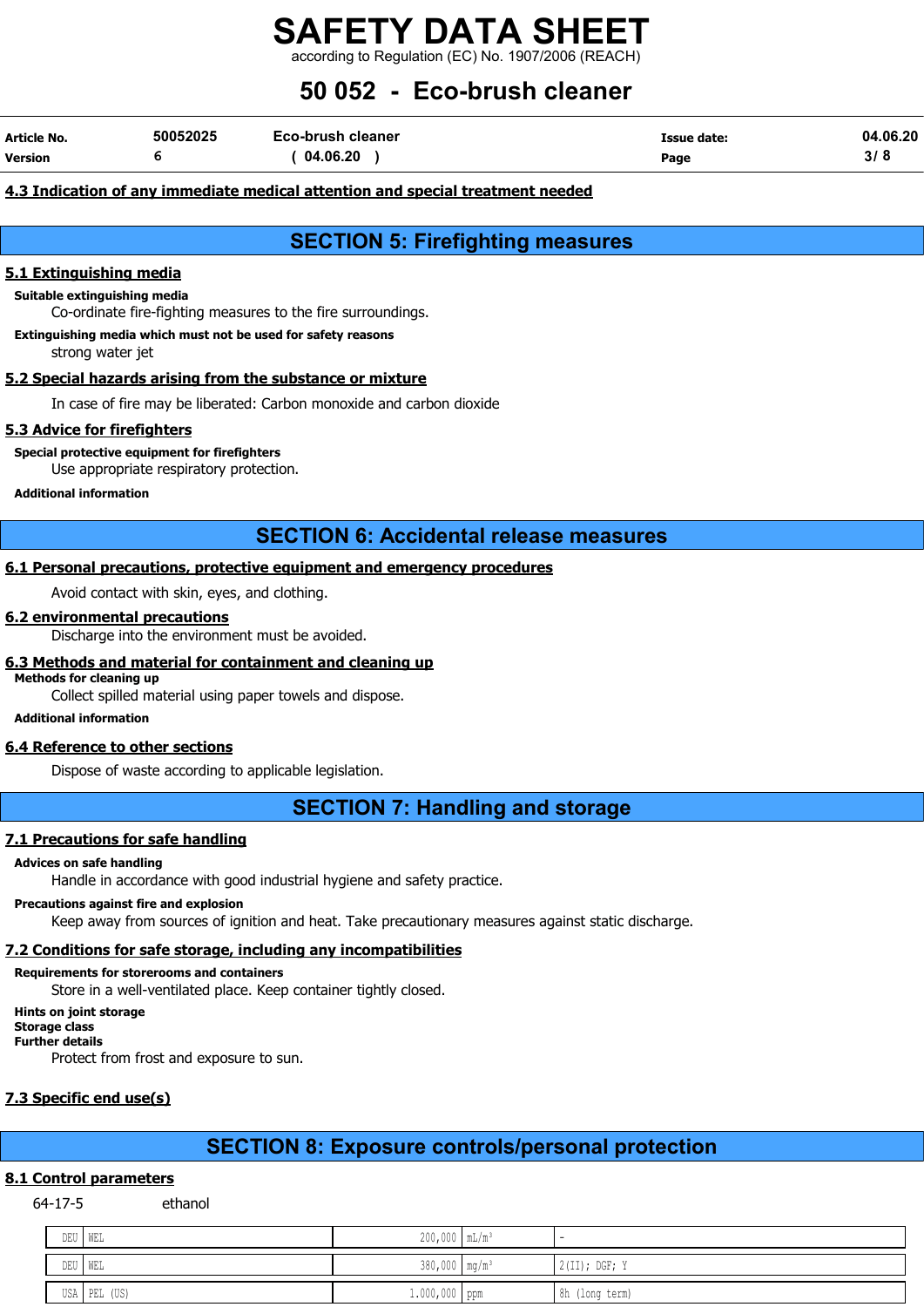according to Regulation (EC) No. 1907/2006 (REACH)

## 50 052 - Eco-brush cleaner

| Article No.<br><b>Version</b> | 50052025 | <b>Eco-brush cleaner</b><br>04.06.20 | Issue date:<br>Page | 04.06.20<br>8<br>41 |
|-------------------------------|----------|--------------------------------------|---------------------|---------------------|
|                               |          |                                      |                     |                     |

USA PEL (US) 1.900,000 mg/m³ 8h (long term)

## 8.2 Exposure controls

### Occupational exposure controls

#### Respiratory protection

With correct and proper use, and under normal conditions, breathing protection is not required. Respiratory protection must be worn whenever the WEL levels have been exceeded. Combination filtering device (EN 14387) Use filter type A (= against vapours of organic substances)

#### Hand protection

Qualified materials: Butyl caoutchouc (butyl rubber)

Layer thickness > 0,5 mm

Breakthrough time > 480 min

Butoflex 650 - MAPA GmbH, Industriestraße 21- 25, D-27404 Zeven, Internet: www.mapa-pro.de

All information was derived in accordance with EU directive 89/686/EWG and the resultant EN 374 in cooperation with MAPA GmbH. This recommendation applies exclusively to the product and use named in Section 1. In the event of commingling or deviating conditions, contact the suppliers of CE-approved gloves.

#### Eye protection

Goggles

#### Body protection

Wear suitable protective clothing.

General protection and hygiene measures<br>Handle in accordance with good industrial hygiene and safety practice. Wash hands thoroughly after handling.

## SECTION 9: Physical and chemical properties

## 9.1 information on basic physical and chemical properties

| <b>Form</b>  | liquid            |
|--------------|-------------------|
| Colour       | colourless, clear |
| <b>Odour</b> | alcoholic         |

| Initial boiling point and<br>boiling range                                                  | min<br>100 °C | max         |       |
|---------------------------------------------------------------------------------------------|---------------|-------------|-------|
| <b>Melting point/freezing point</b><br>Flash point/flash point range<br><b>Flammability</b> | 24 °C         | 26 °C       |       |
| <b>Ignition temperature</b><br><b>Auto-ignition temperature</b><br><b>Explosion limits</b>  | 3,5           | 15 Vol%     |       |
| <b>Refraction index</b><br><b>PH</b> value<br><b>Viscosity</b>                              |               |             |       |
| <b>Viscosity</b>                                                                            |               |             |       |
| Vapour pressure<br><b>Density</b><br>Partition coefficient: n-octanol/water                 |               | $0,93$ g/ml | 20 °C |

Danger of explosion

## 9.2 Other information

## SECTION 10: Stability and reactivity

## 10.1 Reactivity

Product is stable under normal storage conditions.

## 10.2 Chemical stability

10.3 Possibility of hazardous reactions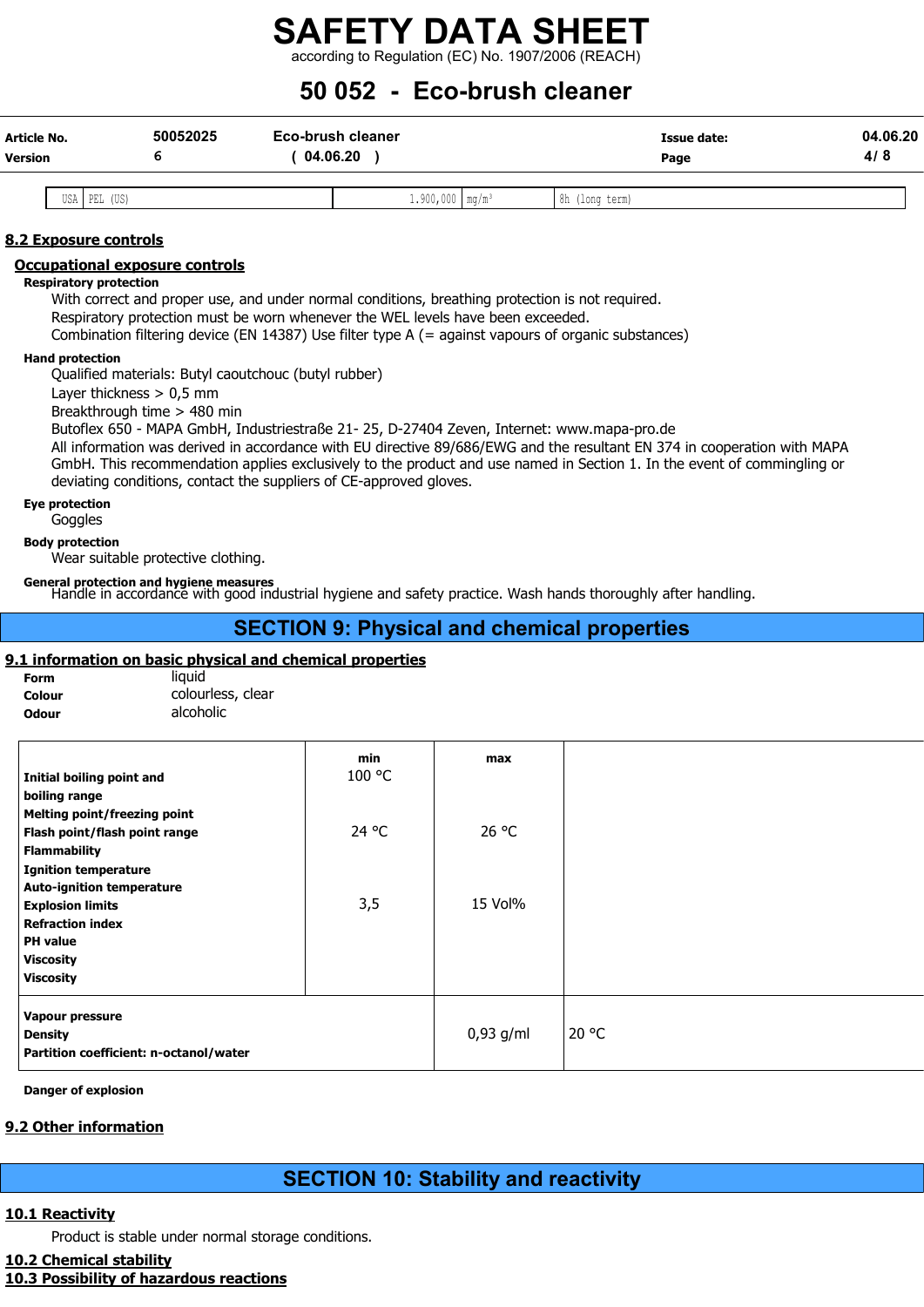## SAFETY DATA SHEET according to Regulation (EC) No. 1907/2006 (REACH)

## 50 052 - Eco-brush cleaner

| Article No.    | 50052025 | <b>Eco-brush cleaner</b> | Issue date: | 04.06.20 |
|----------------|----------|--------------------------|-------------|----------|
| <b>Version</b> |          | 04.06.20                 | Page        | ס וכ     |

#### 10.4 Conditions to avoid

Protect from frost and exposure to sun.

10.5 Incompatible materials

### 10.6 Hazardous decomposition products

Hazardous vapours may form during fires.

## SECTION 11: Toxicological information

## 11.1 Information on toxicological effects

#### Toxicological tests

64-17-5 ethanol

| oral       | LD50                    | Rat    | 10470,00000 | mg/kg | $\overline{\phantom{a}}$ |
|------------|-------------------------|--------|-------------|-------|--------------------------|
| inhalative | $T \cap E \cap$<br>⊥∪J∪ | Rat    | 38,00000    | ma/L  | (4h)                     |
| inhalative | TOE0<br><b>UCJU</b>     | Mouse  | 20,00000    | mq/L  | (4h)                     |
| dermal     | LD50                    | Rabbit | 2000,00000  | mg/kg | $\overline{\phantom{a}}$ |

#### Acute toxicity

No data available

In case of inhalation

No data available

After swallowing

No data available

In case of skin contact

No data available

After eye contact

No data available

## Practical experience

#### General remarks

## SECTION 12: Ecological information

## 12.1 Toxicity

#### Ecotoxicological effects

64-17-5 ethanol

| LC50             | Leuciscus idus     | 8140,00000  | mq/L | 48h   |
|------------------|--------------------|-------------|------|-------|
| EC50             | Chlorella vulgaris | 275,00000   | ma/L | (72h) |
| EC <sub>50</sub> | Daphnia magna      | 10000,00000 | mq/L | 48h   |

#### Aquatic toxicity

No data available Water Hazard Class 2 WGK catalog number General information

### 12.2 Persistence and degradability

Further details Product is biodegradable. Oxygen demand

### 12.3 Bioaccumulative potential

Bioconcentration factor (BCF) Partition coefficient: n-octanol/water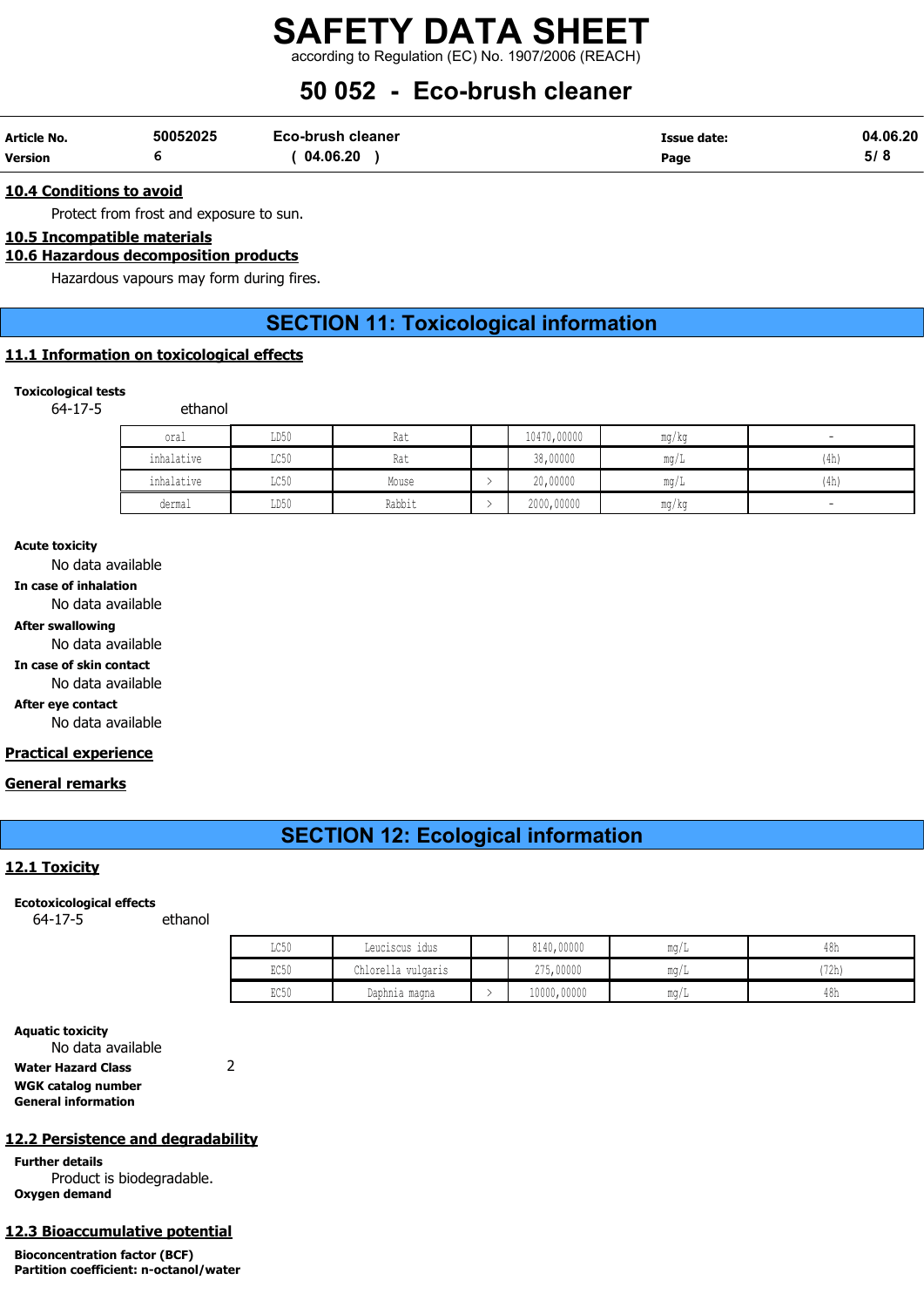according to Regulation (EC) No. 1907/2006 (REACH)

## 50 052 - Eco-brush cleaner

| Article No.    | 50052025 | Eco-brush cleaner | Issue date: | 04.06.20 |
|----------------|----------|-------------------|-------------|----------|
| <b>Version</b> |          | 04.06.20          | Page        | ס וס     |

12.4 Mobility in soil No data available

## 12.5 Results of PBT and vPvB assessment

No data available

## 12.6 Other adverse effects

General information

## SECTION 13: Disposal considerations

## 13.1 Waste treatment methods

## **Product**

Waste key number

080112 Waste paint and varnish containing organic solvents or other dangerous substances Recommendation

## Contaminated packaging

Waste key number

Recommendation

Non-contaminated packages may be recycled. Handle contaminated packages in the same way as the substance itself.

## Additional information

## SECTION 14: Transport information

## 14.1 UN number

1170

## 14.2 UN proper shipping name

ADR, ADN ETHANOL SOLUTION (ETHYL ALCOHOL SOLUTION) IMDG, IATA ETHANOL SOLUTION

## 14.3 Transport hazard class(es)

ADR, ADN 3 IMDG 3 IATA 3

## 14.4 Packing group

III

## 14.5 Environmental hazards

| <b>Marine Pollutant - IMDG</b>                    | No                         |
|---------------------------------------------------|----------------------------|
| <b>14.6 Special precautions for user</b>          |                            |
| Land transport (ADR/RID)                          |                            |
| Code: ADR/RID                                     | F1                         |
| Kemmler-number                                    | 30                         |
| <b>Hazard label ADR</b>                           | 3                          |
| Limited quantities                                | 5L                         |
| <b>Contaminated packaging: Instructions</b>       | P001 - IBC03 - LP01 - R001 |
| <b>Contaminated packaging: Special provisions</b> |                            |
| Special provisions for packing together           | MP19                       |
| <b>Portable tanks: Instructions</b>               | T2                         |
| <b>Portable tanks: Special provisions</b>         | TP1                        |
| Tank coding                                       | LGBF                       |
| <b>Tunnel restriction</b>                         | D/E                        |
| <b>Remarks</b>                                    |                            |
| EQ                                                | E1                         |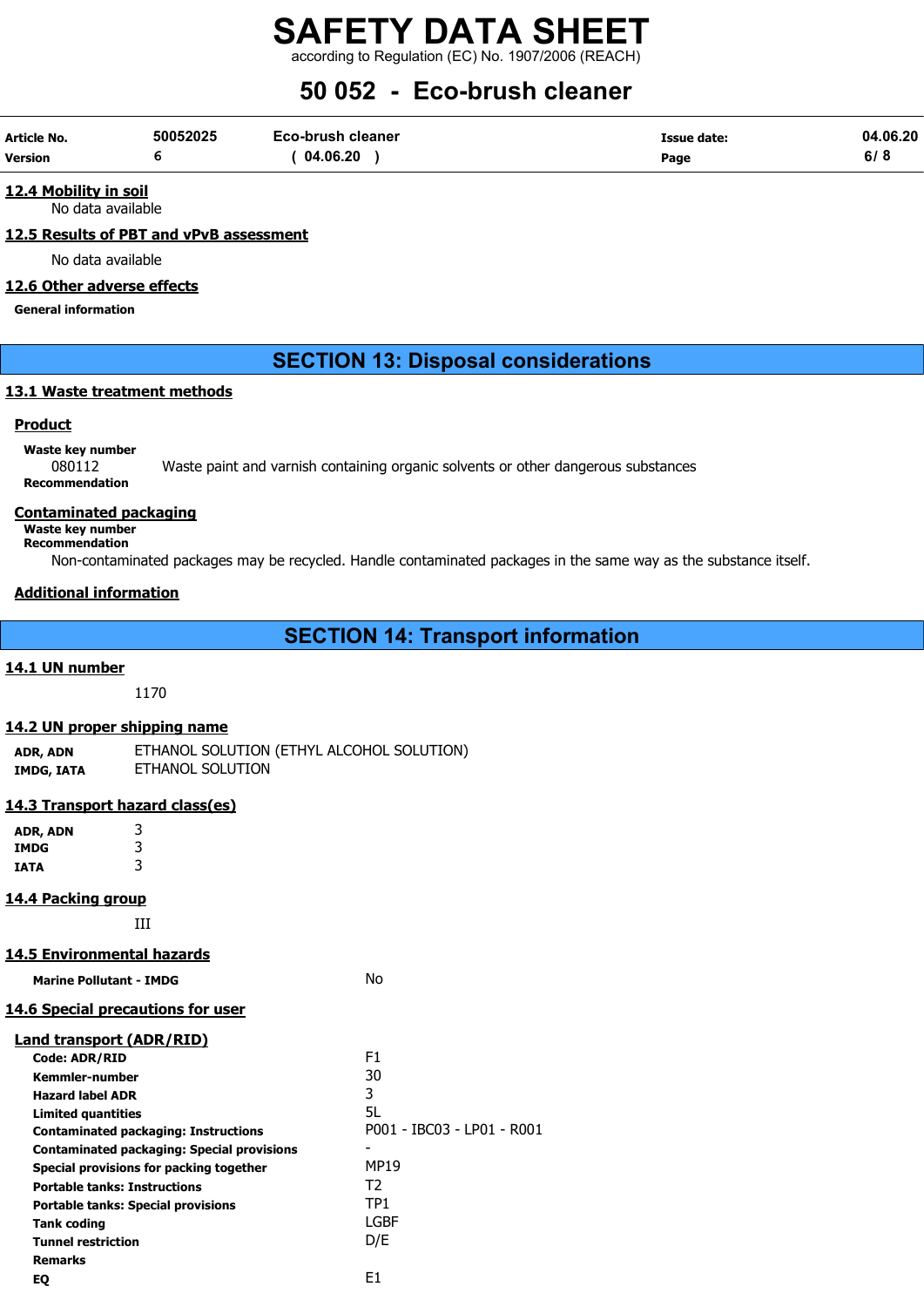according to Regulation (EC) No. 1907/2006 (REACH)

## 50 052 - Eco-brush cleaner

| 6<br>(04.06.20)<br>Version<br>Page<br>$144 - 601$<br><b>Special provisions</b><br>Sea transport (IMDG)<br>F-E, S-D<br><b>EmS</b><br>$144 - 223$<br><b>Special provisions</b><br>5L<br><b>Limited quantities</b><br>P001 - LP01<br><b>Contaminated packaging: Instructions</b><br><b>Contaminated packaging: Special provisions</b><br>IBC03<br><b>IBC: Instructions</b><br><b>IBC: Provisions</b><br><b>Tank instructions IMO</b><br>T <sub>2</sub><br><b>Tank instructions UN</b><br>TP1<br><b>Tank instructions Special provisions</b><br>category A<br><b>Stowage and segregation</b><br><b>Properties and observations</b><br><b>Remarks</b><br>E <sub>1</sub><br>EQ<br><b>Air transport (IATA-DGR)</b><br>Flammable Liquid<br><b>Hazard</b><br>355 (60L)<br>Passenger<br>Y344 (10L)<br>Passenger LQ<br>366 (220L)<br>Cargo | Article No. | 50052025 | Eco-brush cleaner | <b>Issue date:</b> | 04.06.20 |
|---------------------------------------------------------------------------------------------------------------------------------------------------------------------------------------------------------------------------------------------------------------------------------------------------------------------------------------------------------------------------------------------------------------------------------------------------------------------------------------------------------------------------------------------------------------------------------------------------------------------------------------------------------------------------------------------------------------------------------------------------------------------------------------------------------------------------------|-------------|----------|-------------------|--------------------|----------|
|                                                                                                                                                                                                                                                                                                                                                                                                                                                                                                                                                                                                                                                                                                                                                                                                                                 |             |          |                   |                    | 7/8      |
|                                                                                                                                                                                                                                                                                                                                                                                                                                                                                                                                                                                                                                                                                                                                                                                                                                 |             |          |                   |                    |          |
|                                                                                                                                                                                                                                                                                                                                                                                                                                                                                                                                                                                                                                                                                                                                                                                                                                 |             |          |                   |                    |          |
|                                                                                                                                                                                                                                                                                                                                                                                                                                                                                                                                                                                                                                                                                                                                                                                                                                 |             |          |                   |                    |          |
|                                                                                                                                                                                                                                                                                                                                                                                                                                                                                                                                                                                                                                                                                                                                                                                                                                 |             |          |                   |                    |          |
|                                                                                                                                                                                                                                                                                                                                                                                                                                                                                                                                                                                                                                                                                                                                                                                                                                 |             |          |                   |                    |          |
|                                                                                                                                                                                                                                                                                                                                                                                                                                                                                                                                                                                                                                                                                                                                                                                                                                 |             |          |                   |                    |          |
|                                                                                                                                                                                                                                                                                                                                                                                                                                                                                                                                                                                                                                                                                                                                                                                                                                 |             |          |                   |                    |          |
|                                                                                                                                                                                                                                                                                                                                                                                                                                                                                                                                                                                                                                                                                                                                                                                                                                 |             |          |                   |                    |          |
|                                                                                                                                                                                                                                                                                                                                                                                                                                                                                                                                                                                                                                                                                                                                                                                                                                 |             |          |                   |                    |          |
|                                                                                                                                                                                                                                                                                                                                                                                                                                                                                                                                                                                                                                                                                                                                                                                                                                 |             |          |                   |                    |          |
|                                                                                                                                                                                                                                                                                                                                                                                                                                                                                                                                                                                                                                                                                                                                                                                                                                 |             |          |                   |                    |          |
|                                                                                                                                                                                                                                                                                                                                                                                                                                                                                                                                                                                                                                                                                                                                                                                                                                 |             |          |                   |                    |          |
|                                                                                                                                                                                                                                                                                                                                                                                                                                                                                                                                                                                                                                                                                                                                                                                                                                 |             |          |                   |                    |          |
|                                                                                                                                                                                                                                                                                                                                                                                                                                                                                                                                                                                                                                                                                                                                                                                                                                 |             |          |                   |                    |          |
|                                                                                                                                                                                                                                                                                                                                                                                                                                                                                                                                                                                                                                                                                                                                                                                                                                 |             |          |                   |                    |          |
|                                                                                                                                                                                                                                                                                                                                                                                                                                                                                                                                                                                                                                                                                                                                                                                                                                 |             |          |                   |                    |          |
|                                                                                                                                                                                                                                                                                                                                                                                                                                                                                                                                                                                                                                                                                                                                                                                                                                 |             |          |                   |                    |          |
|                                                                                                                                                                                                                                                                                                                                                                                                                                                                                                                                                                                                                                                                                                                                                                                                                                 |             |          |                   |                    |          |
|                                                                                                                                                                                                                                                                                                                                                                                                                                                                                                                                                                                                                                                                                                                                                                                                                                 |             |          |                   |                    |          |
|                                                                                                                                                                                                                                                                                                                                                                                                                                                                                                                                                                                                                                                                                                                                                                                                                                 |             |          |                   |                    |          |
|                                                                                                                                                                                                                                                                                                                                                                                                                                                                                                                                                                                                                                                                                                                                                                                                                                 |             |          |                   |                    |          |
|                                                                                                                                                                                                                                                                                                                                                                                                                                                                                                                                                                                                                                                                                                                                                                                                                                 | <b>ERG</b>  |          | 3L                |                    |          |
| <b>Remarks</b>                                                                                                                                                                                                                                                                                                                                                                                                                                                                                                                                                                                                                                                                                                                                                                                                                  |             |          |                   |                    |          |
| E <sub>1</sub><br>EQ                                                                                                                                                                                                                                                                                                                                                                                                                                                                                                                                                                                                                                                                                                                                                                                                            |             |          |                   |                    |          |
| A58 - A180<br><b>Special Provisioning</b>                                                                                                                                                                                                                                                                                                                                                                                                                                                                                                                                                                                                                                                                                                                                                                                       |             |          |                   |                    |          |

## 14.7 Transport in bulk according to Annex II of MARPOL 73/78 and the IBC Code

No data available

## SECTION 15: Regulatory information

## 15.1 Safety, health and environmental regulations/legislation specific for the substance or mixture

## National regulations

#### **Europe**

Contents of VOC [%] Contents of VOC  $[q/L]$ Further regulations, limitations and legal requirements

#### **Germany**

Storage class Water Hazard Class 2 WGK catalog number Incident regulation Information on working limitations Further regulations, limitations and legal requirements

## Denmark

Further regulations, limitations and legal requirements

## **Hungary**

Further regulations, limitations and legal requirements

## Great Britain